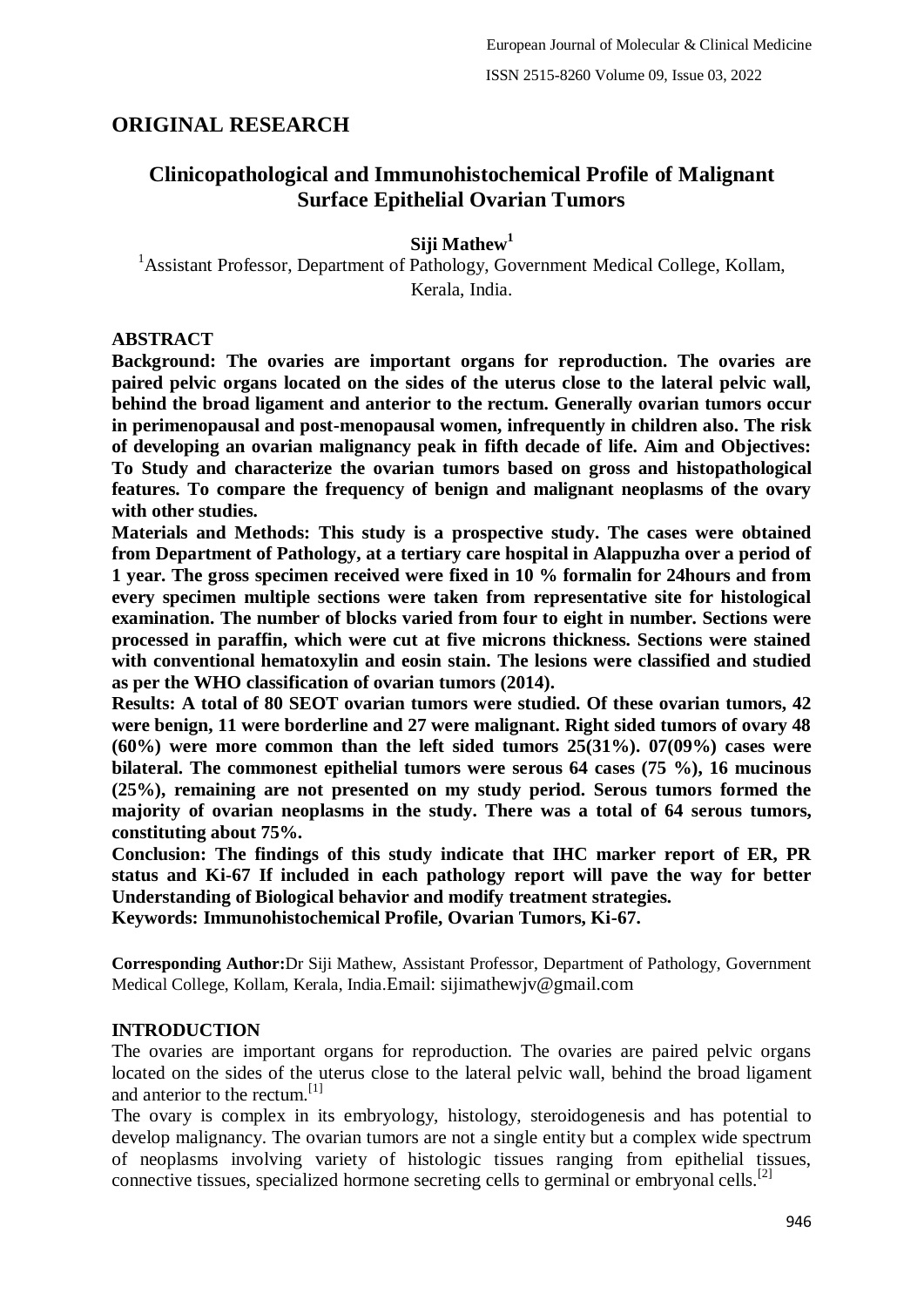#### ISSN 2515-8260 Volume 09, Issue 03, 2022

The main function of the ovaries is to produce ova to implant after fertilization in the endometrium, the preparation of which is co-ordinated afresh each time by ovarian hormones. It also functions as an endocrine gland in the development of secondary sexual characters as well as their maintenance. Thus, the ovary is always in a dynamic state.<sup>[3]</sup> Ovarian neoplasms have become increasingly important not only because of large variety of neoplastic entities but more because they have gradually increased mortality rate in female genital cancers.<sup>[4]</sup>

Ovarian cancers account for 25% of the all gynaecological malignancies and  $3<sup>rd</sup>$ commonest cause of death due to malignancies of female genital tract in the western world. In India, ovarian tumors account for 80% of all the gynaecological malignancies.<sup>[5]</sup>

Generally ovarian tumors occur in perimenopausal and post-menopausal women, infrequently in children also. The risk of developing an ovarian malignancy peaks in fifth decade of life. Ovarian tumors in adolescents and children are not frequently encountered in the clinical practice. The rarity of the condition, asymptomatic nature in earlier stage, variation in clinical presentation and unawareness among girls and parents sometimes makes diagnosis delayed and difficult.<sup>[6]</sup>

Risk factors for ovarian cancer are much less clear than for other genital tumors, but nulliparity, family history and heritable mutation play a role in the tumor development.<sup>[6]</sup> Women between 40 to 59 years of age who have taken oral contraceptives or undergone tubal ligation have a reduced risk of developing a cancer.<sup>[7]</sup>

Serum HCG, Serum CA125, Serum alpha fetoprotein, placental alkaline phosphatase and lactate dehydrogenase are useful tumor markers, but their accessibility to the practicing pathologist for rural based poor population remains very limited even today.<sup>[8]</sup>

Screening for ovarian epithelial cancer can be improved by measurement of additional tumor markers such as ovarian cancer antigen OVx, and Ca 15-3, and numerous other antigens and by combination of tumor marker measurement and Doppler colour flow ultrasonography & transvaginal ultrasonography.<sup>[9]</sup>

### **Aim and Objectives:**

To Study and characterize the ovarian tumors based on gross and histopathological features. To compare the frequency of benign and malignant neoplasms of the ovary with other studies.

# **MATERIALS & METHODS**

This study is a prospective study. The cases were obtained from the Department of Pathology, at a tertiary care hospital in Alappuzha from June 2017 to May 2018.

The gross specimen received were fixed in 10 % formalin for 24hours and from every specimen multiple sections were taken from representative site for histological examination. The number of blocks varied from four to eight in number. Sections were processed in paraffin, which were cut at five microns thickness. Sections were stained with conventional hematoxylin and eosin stain

The lesions were classified and studied as per the WHO classification of ovarian tumors (2014).

# **RESULTS**

A total of 80 SEOT ovarian tumors were studied. Of these ovarian tumors, 42 were benign, 11 were borderline and 27 were malignant.

The age range of the tumors diagnosed varied from 22 to 71 years, with a peak incidence in 4<sup>th</sup> and 5<sup>th</sup>decade of life. Maximum benign cases were seen between 30-40 years. Maximum number of malignant tumors were seen between 40-60 years. Youngest patient was 22 years old, oldest was 71 years old. The maximum number of tumors were seen in the 30-40 years.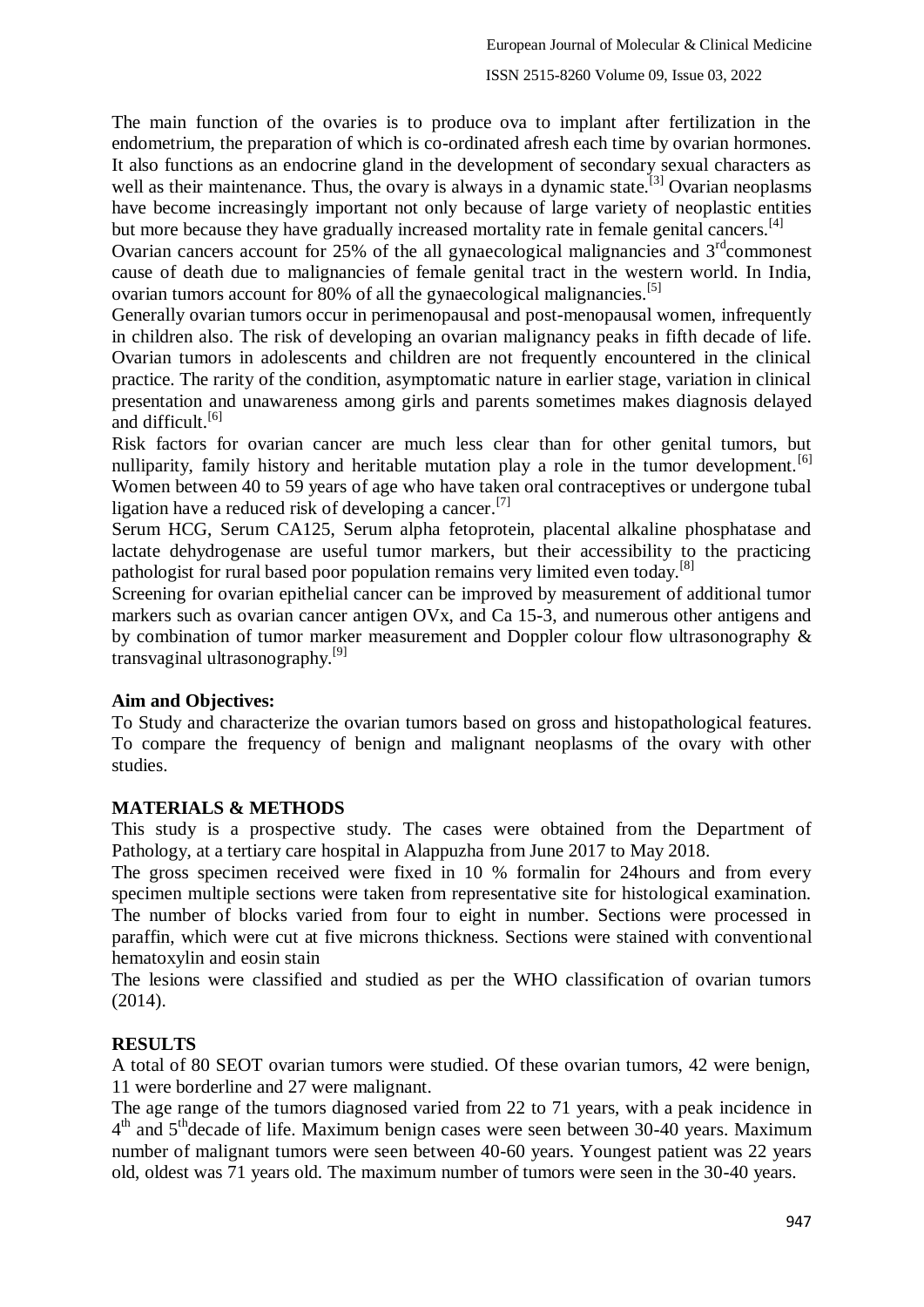| Age        | <b>Benign</b>  | Percent | <b>Borderline</b> | Percent | <b>Malignant</b> | Percent |
|------------|----------------|---------|-------------------|---------|------------------|---------|
| Up to $20$ | 00             | 00%     | 00                | 00%     | 00               | 00%     |
| $21 - 30$  | 06             | 14.2%   | 02                | 18.18%  | 00               | 00%     |
| $31 - 40$  | 32             | 76.1%   | 01                | 9.0%    | 02               | 07%     |
| $41 - 50$  | 02             | 4.7%    | 06                | 54.5%   | 07               | 25.7%   |
| $51-60$    | 01             | 2.6%    | 01                | 9.0%    | 16               | 59.2%   |
| 61-70      | 01             | 2.6%    | 01                | 9.0%    | 02               | 07%     |
| 71-80      | 0 <sup>0</sup> | 00%     | 00                | 00%     | 00               | 00%     |
| Total      | 42             | 51.55%  | 11                | 17.95%  | 27               | 30.45%  |

### **Table 1:Showing the age Wise Distribution of Ovarian Neoplasms in the Present Study**

## **Table 2: Showing the Distribution of Tumors in Parous Women**

| <b>Type of tumors</b> | Unmarried                | <b>Married</b>     |               |  |
|-----------------------|--------------------------|--------------------|---------------|--|
|                       |                          | <b>Nulliparous</b> | <b>Parous</b> |  |
| Benign                |                          | 08                 |               |  |
| Borderline            | $\overline{\phantom{m}}$ | -                  |               |  |
| Malignant             |                          | O]                 | ∠~            |  |

### **Table 3: Clinical Presentation of Patients**

| <b>Clinical</b>                   | <b>Benign</b> | <b>Boderline</b> | <b>Malignant</b> |
|-----------------------------------|---------------|------------------|------------------|
| <b>Presentation</b>               |               |                  |                  |
| Mass per abdomen                  | 34            |                  | 27               |
| Associated pain abdomen/back pain | 47            |                  | 20               |
| <b>DUB</b>                        |               |                  |                  |
| Amenorrhoea                       |               |                  |                  |
| Postmenopausal bleeding           | 10            |                  |                  |
| Urinary symptoms                  |               |                  |                  |
| Loss of weight                    |               |                  |                  |
| Ascites                           |               |                  |                  |

The most common clinical presentation was pain in abdomen, seen in 47 cases (26.5%) followed by mass per abdomen in 34 cases (17%).

| Side of ovaryinvolved | <b>Number of cases</b> | <b>Percentage</b> |  |  |  |
|-----------------------|------------------------|-------------------|--|--|--|
| Right                 | 48                     | 60%               |  |  |  |
| Left                  | ົາ<<br>ت               | 31%               |  |  |  |
| Bilateral             | רר                     | 09%               |  |  |  |

## **Table4: Showing Presentation of Tumours.**

Right sided tumors of ovary 48 (60%) were more common than the left sided tumors 25(31%). 07(09%) cases were bilateral.

| Table 5: Showing the Size Range of the Ovarian Neoplasms in the Present Study |  |  |  |  |  |
|-------------------------------------------------------------------------------|--|--|--|--|--|
|                                                                               |  |  |  |  |  |

| . .<br>Size (cm)               | . .<br><b>Number of cases</b> | <b>Percentage</b> |
|--------------------------------|-------------------------------|-------------------|
| $\leq$                         | 03                            | 3.7%              |
| $6-10$                         | 40                            | 50.1%             |
| $11-19$                        | 33                            | 41.2%             |
| $\frac{\geq 20}{\text{Total}}$ | 04                            | 05%               |
|                                | 80                            | 100%              |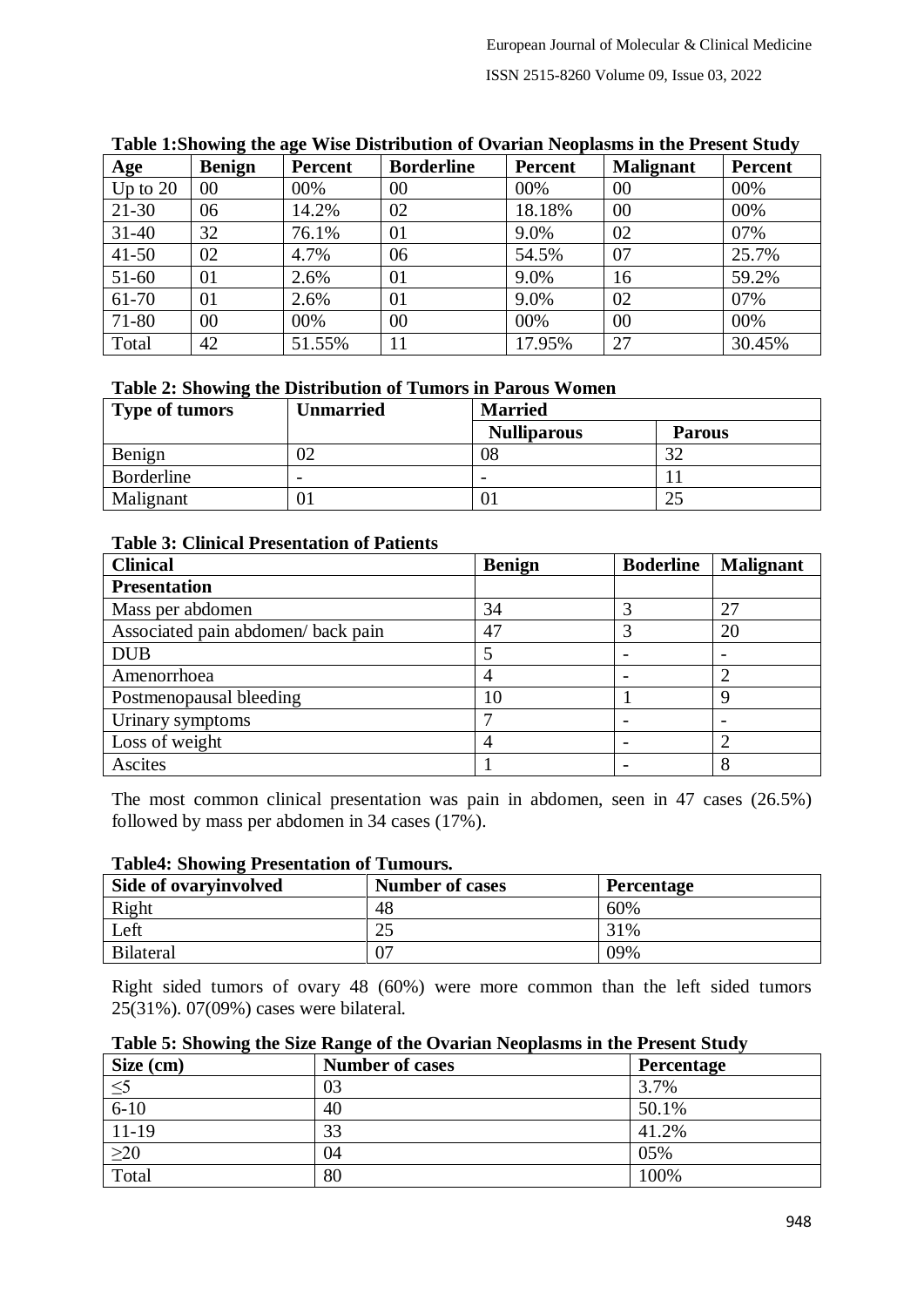There was a wide size range in ovarian neoplasms in the present study. It ranged from 3x2cm to 30x20cm. Majority of them 40(50.1%) were in the size range of 6-10cm, followed by 33(41.2%) in the size range of 11-19cm.

**Table 6: Showing Consistency of Benign, Borderline and Malignant Tumors in Present Study**

| Consistency      | <b>Benign</b> | <b>Borderline</b> | <b>Malignant</b> | <b>Total</b> | <b>Percentage</b> |
|------------------|---------------|-------------------|------------------|--------------|-------------------|
| Cystic           | 38            |                   | 08               | 53           | 66.2%             |
| Solid and cystic | 94            | 02                | 10               | ാറ           | 27.5 %            |
| Solid            |               | 02                | 03               | 05           | 6.2 %             |
| Total            | 42            | . .               |                  | 80           | 100%              |

The tumors were classified according to WHO histologic classification of ovarian tumors and the incidence of different histologic types noted.

### **Table-7: Number of Cases and Percentage Distribution of Various Types of Surface Epithelial Tumours (n=80)**

| <b>Histological type</b> | <b>Benign</b> | <b>Borderline</b> | <b>Malignant</b> | <b>Total</b> |
|--------------------------|---------------|-------------------|------------------|--------------|
| Serous                   | 38(53.1%)     | $07(10.9\%)$      | 23(35.9%)        | 64(75%)      |
| <b>Mucinous</b>          | 08(50%)       | 04(25%)           | 04(25%)          | 16(25%)      |
| Endometrioid             |               |                   |                  | 00           |
| Clear cell               |               |                   |                  | 00           |
| Transitional cell        |               |                   |                  | 00           |
| Seromucinous             |               |                   |                  | 00           |

The commonest epithelial tumors were serous 64 cases (75 %), 16 mucinous (25%), remaining are not presented on my study period.

| Type of surface epithelialtumor             | No of cases | Percentage    |
|---------------------------------------------|-------------|---------------|
| Serous Cystadenoma                          | 30          | 37.5 %        |
| Serous cystadeno fibroma                    | 04          | 5%            |
| Borderline serous Tumor                     | 07          | 8%            |
| Serous cystadenocarcinomalow grade          | 15          | 18%           |
| Serous cystadenocarcinomahigh grade         | 08          | 10%           |
| Mucinous Cystadenoma                        | 08          | 10%           |
| Borderline Mucinous tumor                   | 04          | 5%            |
| Mucinous cystadenocarcinoma                 | 04          | 5 %           |
| <b>Brenner Tumor</b>                        | 00          | $\%$          |
| <b>Endometroid Tumor</b>                    | 00          | %             |
| un differentiated carcinoma                 | 00          | $\frac{0}{0}$ |
| T Total number of surface epithelial tumors | 80          | 100 %         |

### **Table 8: Showing Distribution of Surface Epithelial Tumors**

Serous tumors formed the majority of ovarian neoplasms in the study. There were a total of 64 serous tumors, constituting about75%.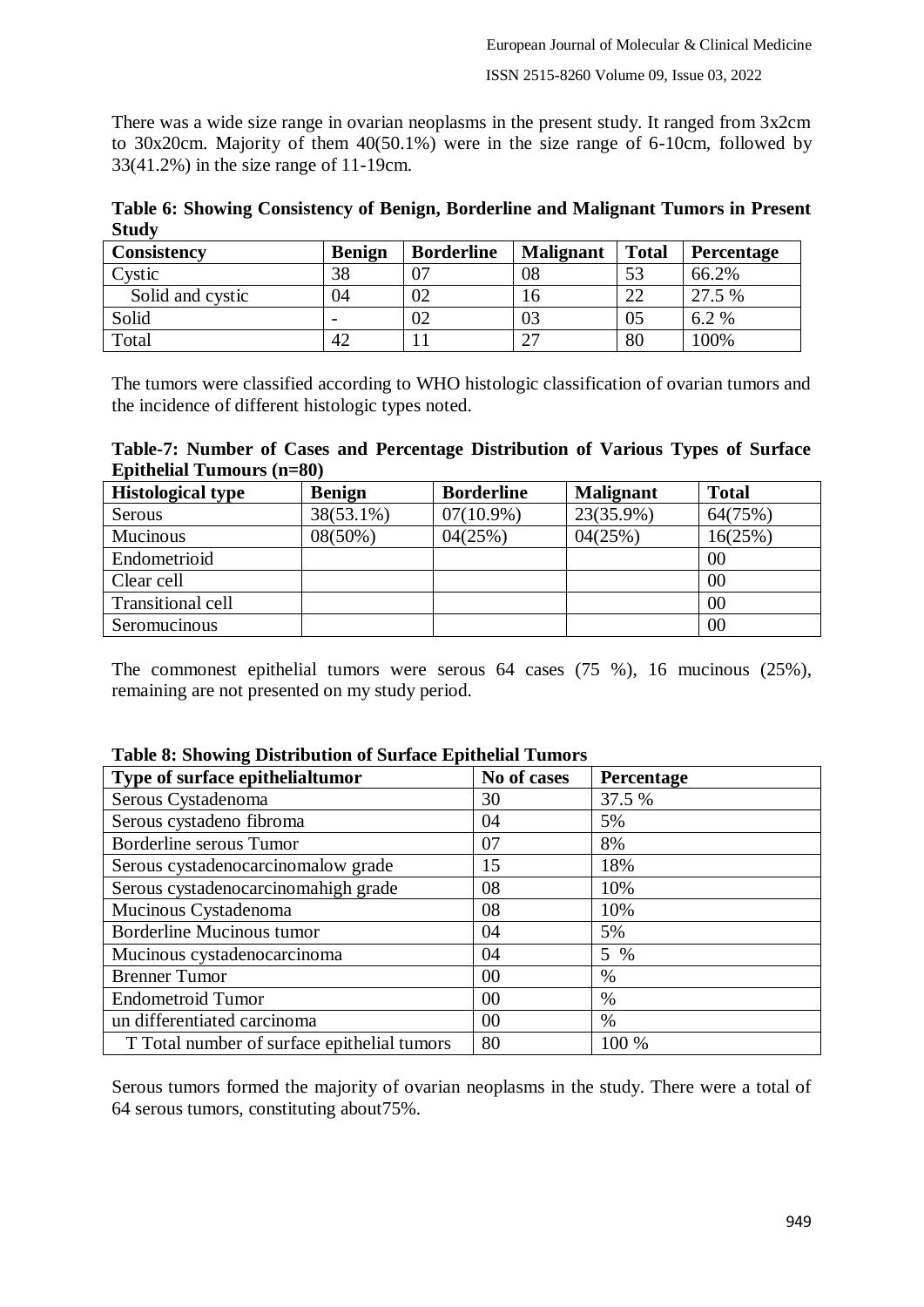#### ISSN 2515-8260 Volume 09, Issue 03, 2022

| Tuble >+ DHO WHILE DISTINGUION OF DEFOUR TUNNISH |              |                   |  |  |  |
|--------------------------------------------------|--------------|-------------------|--|--|--|
| <b>Type</b>                                      | No. of cases | <b>Percentage</b> |  |  |  |
| Serous cystadenoma                               | 30           | 45.5%             |  |  |  |
| Borderline serous tumor                          | 07           | 10.9%             |  |  |  |
| Serous cystadenocarcinoma                        | 23           | 35.9%             |  |  |  |
| Serous cystadenofibroma                          | 04           | 8.5%              |  |  |  |
| Total                                            | 64           | 100%              |  |  |  |

#### **Table 9: Showing Distribution of Serous Tumors**

#### **Table 10: Distribution of Mucinous Tumors**

| <b>Tumor</b> type           | No. of cases | <b>Percentage</b> |
|-----------------------------|--------------|-------------------|
| Mucinous cystadenoma        | 08           | 50%               |
| Borderline mucinoustumor    | 04           | 25%               |
| Mucinous cystadenocarcinoma | 04           | 25%               |
| Total                       | 16           | 100%              |

Grossly, the largest tumor measured 30x20 cm, which was also the largest tumor encountered in the present study.

The benign tumors were cystic while borderline and malignant ones were partly solid and partly cystic containing mucinous fluid.

Five cases of borderline mucinous were diagnosed in tumor with papillary projections lined by atypical cells up to one- two cell thickness and no stromal invasion was seen.

Malignant tumours showed complex papillary pattern with pleomorphic mucinous cells. Areas of necrosis and stromal invasion were seen.

| <b>SEOT</b>         | ER(%)        | PR(%)     | p53(%)       | $Ki-67 (%)$  |
|---------------------|--------------|-----------|--------------|--------------|
| Benign $(n=42)$     | $21(50\%)$   | 33(68.5%) | 18(42%)      | 11(26.7%)    |
| Borderline $(n=11)$ | $07(66.6\%)$ | 06(54.5%) | $07(66.6\%)$ | $09(81.3\%)$ |
| Malignant $(n=27)$  | 23(81%)      | 12(44%)   | 22(81%)      | 24(88.8%)    |

**Table 11: Expression of ihc markers in benign, borderline, and malignant**

# **DISCUSSION**

Ovarian neoplasms are one of the most fascinating tumors in women in terms of their histogenesis, clinical behavior and malignant potentiality. They account for a disproportionate number of fatal cancers, being responsible for almost half of the deaths from cancers of the female genital tract.

The current study results had shown that 51.5%of patients were benign. This compares well with older studies like the one published by Verma and Bhatia  $(66.99\%)$ .<sup>[10]</sup> But this is slightly lower than other more recent studies like Swamy et al who had 71% benign tumors in their series. $[11]$ 

This variation could be due to the fact that the hospitals from which data was collected for this study (MNJ) is a tertiary level specialized hospital for cancer and hence majority of patients coming there are malignant. This selection bias may have inflated the number of malignant cases and reduced the benign ones.

30.5% of tumors in this study are malignant. This was comparable to studies like and Swamy et al (25%) and Jha et al (16%).<sup>[11,12]</sup>

This study showed a slightly lower percentage of malignant ovarian tumors (30.5%) but this was similar to the study done by Verma and Bhatia. [10] The study done by Jha et al recorded the least percentage of malignant cases  $(16.1\%)$ .<sup>[12]</sup>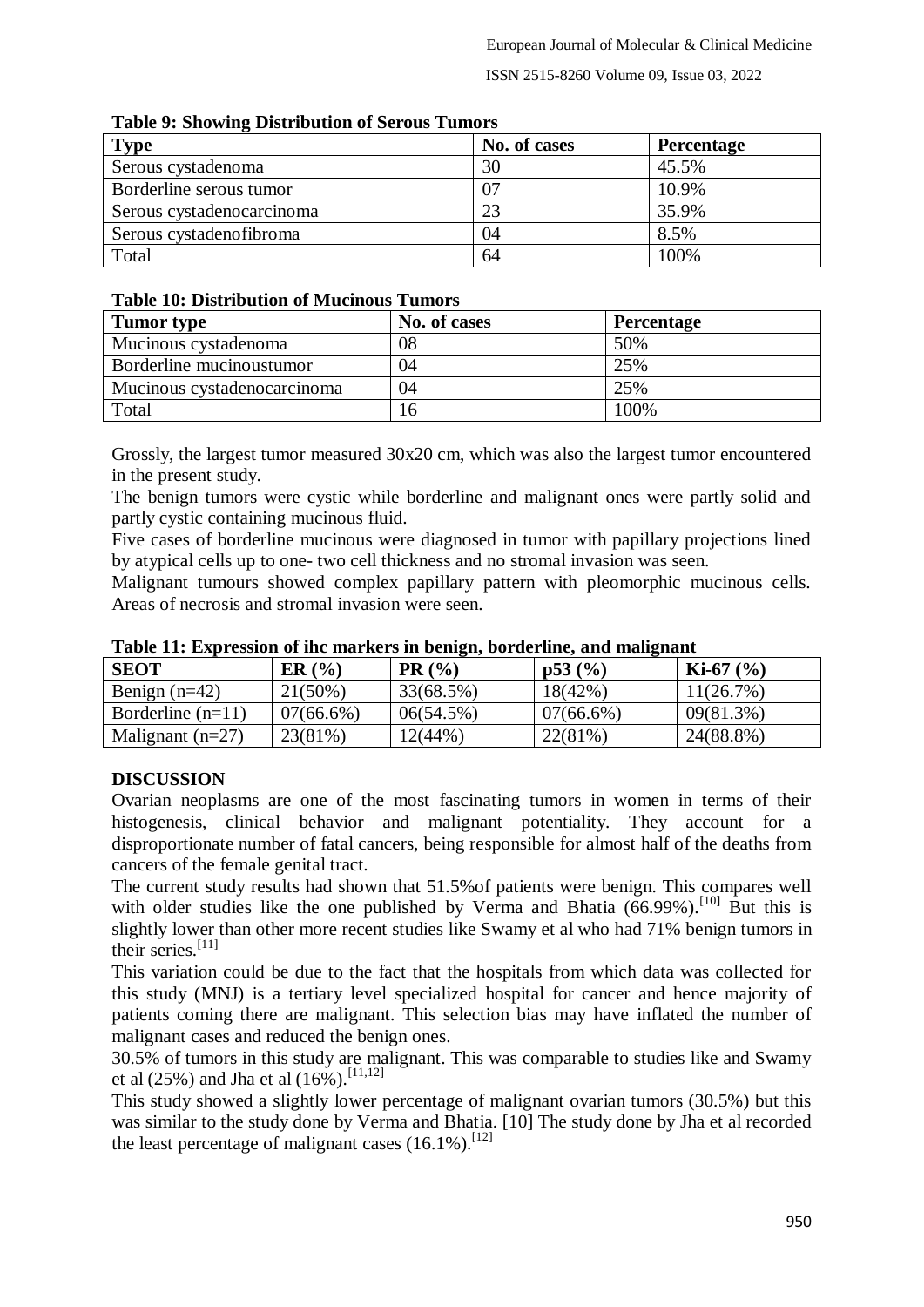The percentage of borderline tumors in this study was 17.5 % which was comparable to the study done by Gupta et al  $(4.1)$ .<sup>[13]</sup>

Most of the benign tumors in this study were unilateral with only 12% cases showing bilateral tumor involvement. This is comparable to findings of study done by Jha et al  $(93.34\%$  unilateral).<sup>[12]</sup> In contrast Swamy et al reported a bilaterality rate of 29% in benign tumors.<sup>[11]</sup> In malignant tumors that were noted a bilaterality rate of just 7.5% compared to Swamy et al who reported a bilaterality rate of 50% and Jha et al in which 42% of the malignant tumors were bilateral.[11,12]

In the present series, as in all the other studies, it was found that surface epithelial tumors to be the most common tumors ranging from 56% (Jha et al),<sup>[12]</sup> to 71% (Pilli et al).<sup>[14]</sup> In this series there were 80 ovarian neoplasms. The relative percentage of various histological subtypes of ovarian tumors in this study was comparable to most of the studies that compared the results with. (Jha et al, Swamy et al, Ganga Pilli et al, Tyagi et al. etc.).

Serous cystadenoma comprised 59 cases (29.5%) in this study while Ganga Pilli et al reported 31.2% and Tyagi et al reported 39.5%.<sup>[14,15]</sup>

In present study, the expression of ER was more in malignant tumors (81%) than borderline (66.6%) and benign (50%). This is parallel to study done by sylvia et al in malignant (88%), in borderline  $(60.2\%)$ , in benign  $(40.5\%)$ .<sup>[16]</sup> This may support the role of estrogen in oncogenesis.

In our study, the expression of PR was more in benign (62.4%) than borderline (50%) and Malignant tumors (54%). Buchynska et al, PR expression is more in benign (58%), in borderline (48%), in malignant (40%). This probably indicates the protective effect of progesterone in the Development of ovarian carcinomas.

Gursan et al. demonstrated that the mean ki-67 li in benign tumors was 24.9% in borderline tumors, it was 68.8%; in malignant tumors, it was 85.8%. When compared with the benign tumors, ki-67 li was found to be significantly increased in the malignant tumors. In the case of serous tumors, ER was expressed in all high and Low-grade tumors. The expression of PR was more in low-grade tumors than high- grade ones.

P53 expression was seen in all high-grade tumors and low- grade tumor. The ki-67 li was more in high-grade tumors than low-grade tumors. The expression of ER was more in malignant tumors  $(23/27, 81\%)$  than borderline  $(07/11, 66\%)$  and benign  $(21/42, 50\%)$ . The expression of PR was more in benign (33/42, 68.19%) than borderline (6/11, 54.5%) and malignant tumors (12/27, 44.25%). The expression of p53 was less in benign (18/42, 42%) than borderline  $(7/11, 66.6\%)$  and malignant tumors  $(22/27, 81\%)$ .

The expression of ki-67 was more in malignant (24/27, 88.8%) than borderline (09/11, 81.33%)and benign tumors (11/42, 26.1%).

In present study ER positivity more in malignant tumors (75%) as compared to Borderline  $(66.6\%)$  and malignant (30%).this is similar to sylvia et al.in overall cases.<sup>[16]</sup>

PR positivity more in benign and borderline compared to malignant this is similar to sylvia et al.<sup>[16]</sup> P53 expression is more in malignant (66.6%) as compared to silvia et al he has 41%.

### **CONCLUSION**

Benign are the most common, of these surface epithelial tumors are the commonest, affects mainly reproductive age group. As compared to ER the expression of PR was more in benign than borderline and malignant tumors. p53 was expressed more often in malignant tumors followed by borderline and benign tumors. The mean ki-67 labeling index was the highest in malignant followed by borderline and benign tumors. Ki-67 index was higher in tumors with adverse prognostic factors. Hence, it Would Help in prognostication and differentiation of the three-morphological type. P53 were expressed only in malignant tumors suggesting their carcinogenic role and help in the differentiation of borderline and malignant tumors. The